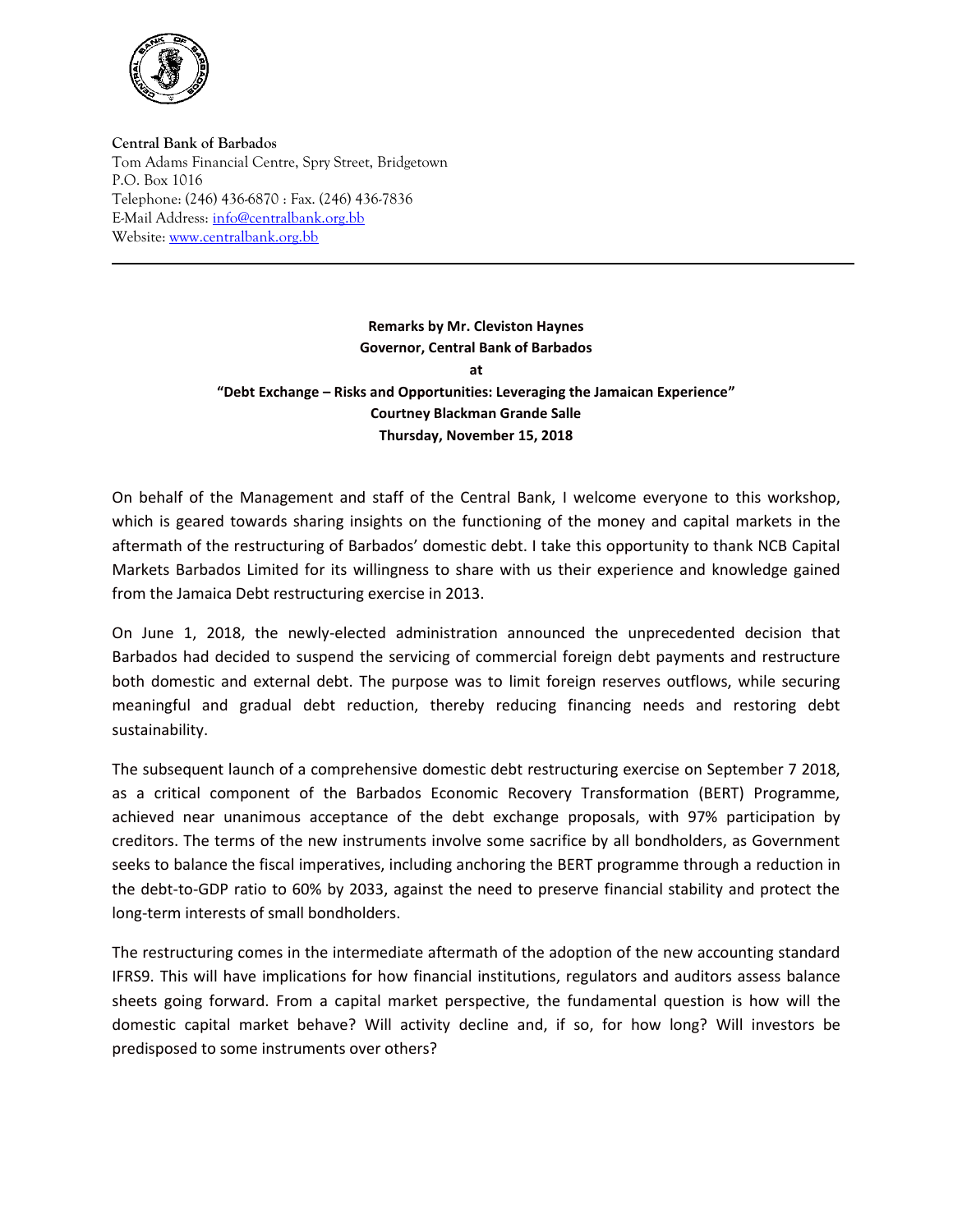These questions are relevant given the size and comprehensive nature of the restructuring and the limited availability of alternative investment instruments. At the same time, new instruments and institutional arrangements are likely to influence the functioning of the market. The new debt instruments are markedly different from those that existed before. The new coupons are lower and maturities are longer, with limited issuance of short-term Treasury bills. In addition, several of the new instruments will be redeemed in tranches rather than as bullets, enabling a gradual reduction in the debt stock. An added feature of some of the new securities structures is a Natural Disaster Clause, which takes account of our nation's vulnerability to natural disasters by affording Government the option to defer debt service payments, on the occurrence of a catastrophic weather event.

Apart from the passage of the Debt Holder (Approval of Debt Restructuring) Act 2018, which gives effect to the debt restructuring, there have been consequential amendments to the existing body of legislation governing public debt issuances, namely the Local Loans, Treasury Bills and Tax Certificates and the Savings Bonds Acts. In addition, Parliament also passed the Dematerialisation of Government Securities Act 2018 to provide for the issuance of statements rather than physical certificates for the new instruments.

This change to the issue format, as well as in the nature of the securities, has resulted in the need for the Bank to alter its pre-existing software to facilitate ease of issue of statements. The process has taken somewhat longer than originally envisaged, but our staff has been working assiduously with our software providers to manage this transition in an effort to enable the timely issuance of the new statements. I have been advised that, pending any last minute technical glitches, the process for issuing statements in the new format should begin today.

An important benefit of the issuance of securities in this book-entry format is the resultant settlement efficiency that can be facilitated. Currently, the trading of government securities on the secondary capital market is characterised as thin and one impediment to trading activity is the length of time it takes for securities' transfers, with respect to the registration of ownership. With securities now being issued in a dematerialised, book-entry format, it is envisioned that secondary market activity will be executed more timely and efficiently, compared to what was feasible with physical certificates.

The Central Bank is planning to introduce a web-based interface between its bond registry, the brokers and the Barbados Stock Exchange, whereby brokers will have read-only access to verify the holdings of investors seeking to divest their securities. This will be supported by a messaging facility with the Central Bank to ensure that the transfer process is effectively completed.

At the outset, it is unlikely that there will be any significant issuance of domestic debt in the short-term, partly because the fiscal consolidation will remove the need for Government to raise new financing. However, institutional investors will continue to require instruments for investment and an adequate means to facilitate the pricing of these instruments. The newly-issued securities in the format of varying maturities allow investors to select the maturity desired to satisfy their investment needs. Experience shows that post debt restructuring, default risk spreads narrow and sovereign credit ratings improve, enabling reductions in the yields on government paper. The Bank will shortly publish an indicative yield